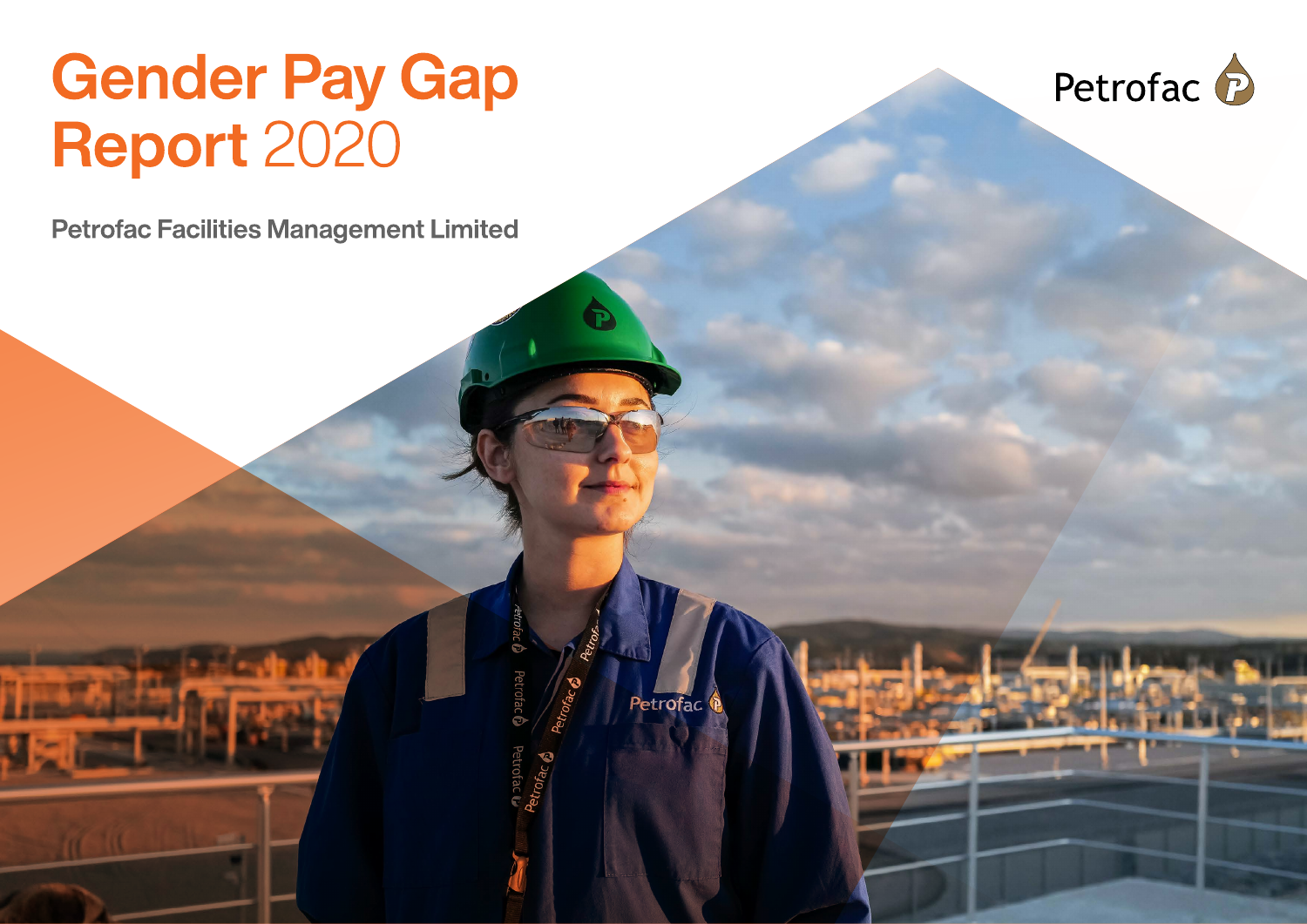### Introduction

This report sets out the results of our fourth gender pay gap analysis calculated in line with UK disclosure regulations. The data outlined relates to Petrofac Facilities Management Limited (PFML), which predominately covers our North Sea Operations, Maintenance, Engineering and Consultancy business. The report also sets out the findings of additional analysis we have undertaken in order to better understand the underlying causes of our pay gap, as well as the initiatives we have implemented thus far to respond.

The following tables and charts illustrate our gender pay gap and bonus pay gap results for 2019/2020.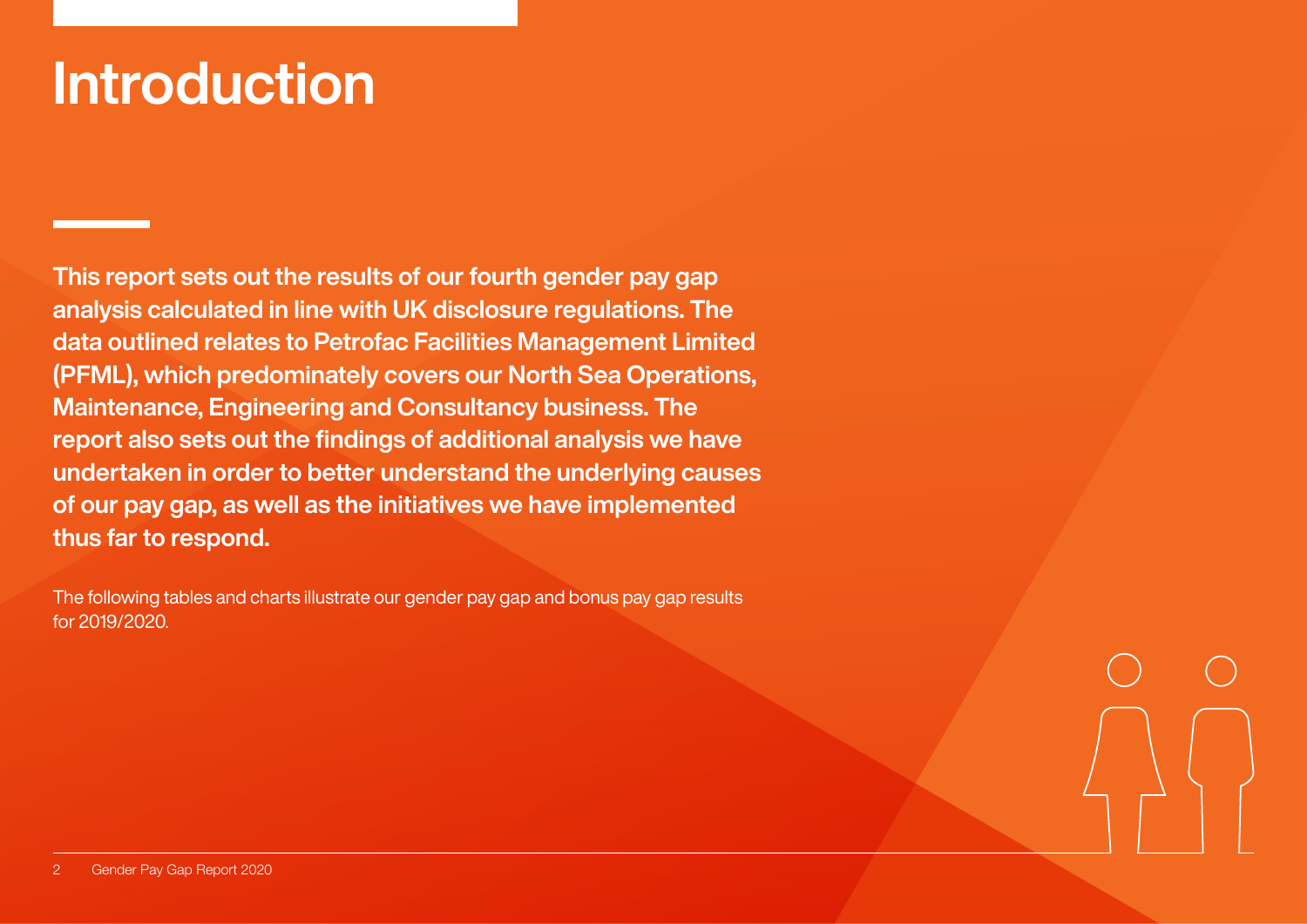### Our results

#### Pay and bonus pay

This table sets out our mean and median hourly gender pay gap based on hourly rates from a snapshot date of 5 April 2020, and our mean and median bonus pay gap based on all incentive pay in the 12 months previous to 5 April 2020.

*The data set out here is a snapshot of our UK workforce, making up around 22% of our global workforce. In addition, in line with the regulations, it does not include data on the small number of personnel employed through Petrofac Services Limited.* 

#### Difference between men and women

|                    |      | Mean Median |
|--------------------|------|-------------|
| Hourly rate of pay | 357% | 43.5%       |
| Bonus pay          | 20%  | -15.3%      |



#### Proportion of men and women in each pay quartile

#### Pay quartiles

These charts illustrate the distribution of genders across four equally sized pay quartiles.

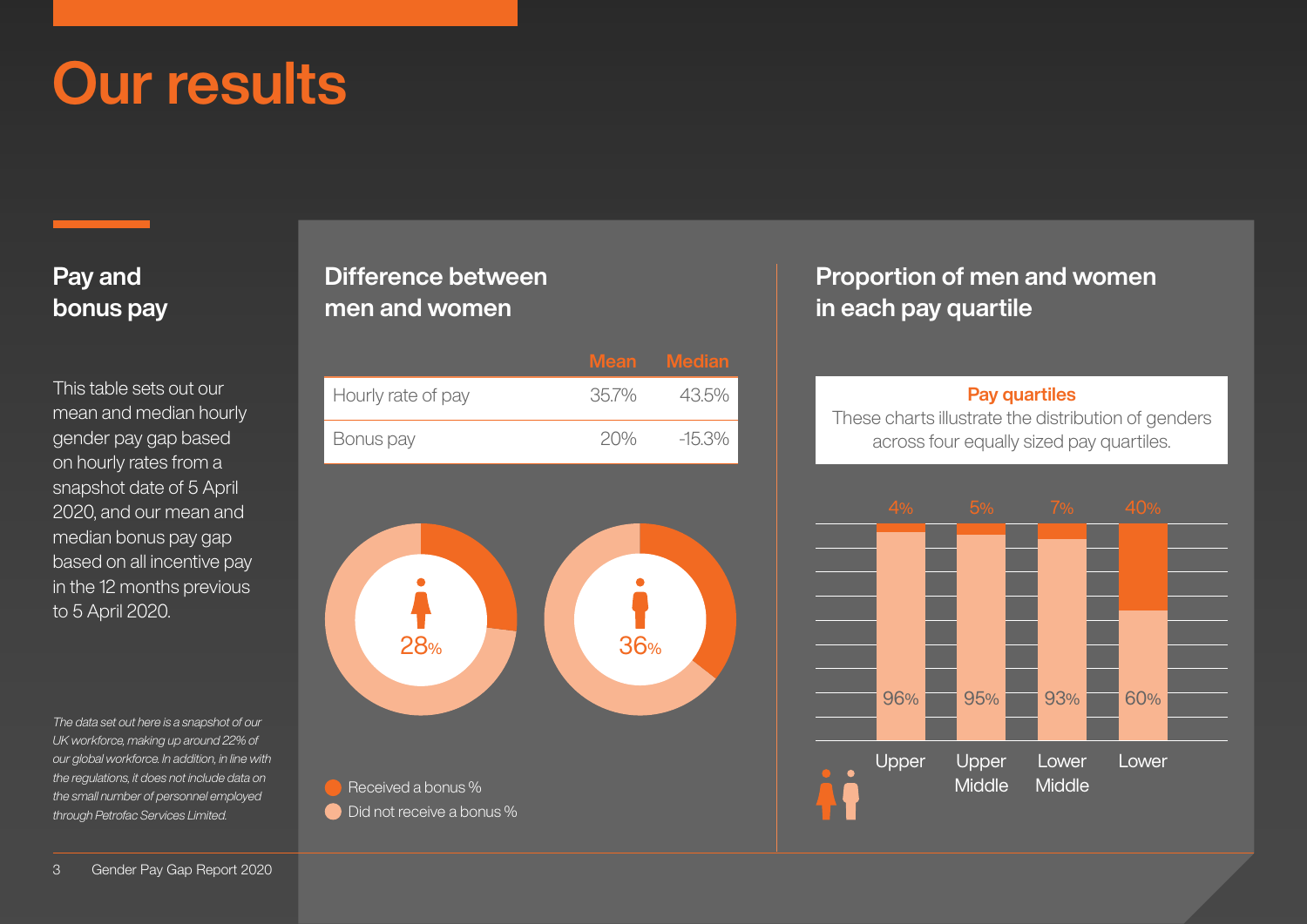# Analysing our gender pay gap

Our pay quartiles reflect the demographic of our workforce. The majority of employees working in the top three quartiles are men, many of whom hold Engineering roles that demand higher rates of pay in line with the increasing demand for engineering skills in the UK

This is not unusual for our industry, which is traditionally male dominated; 84% of our employees in the UK are men and 16% are women. This composition is further influenced by the scale and structure of our offshore workforce, which accounts for 58% of our UK population. Women comprise only 1.4% of this group.

30%

Our target of women in senior roles

Overall, women are underrepresented at senior and professional levels within our UK population, which comprises a large number of technical and operations leadership roles. Women in our business generally assume manager and professional roles in non-technical areas such as Finance, Legal, HR and Supply Chain.

We are actively working to address this imbalance. Promoting positive change in a retrenched market with low organisational turnover and fewer growth and development opportunities, takes time, but we are committed to enabling sustainable improvement. We are already progressing well towards our target of 30% of women in senior roles – across the population on, or reporting to, our Group Executive Committee, 18.7% are female. The steps we have taken are outlined overleaf.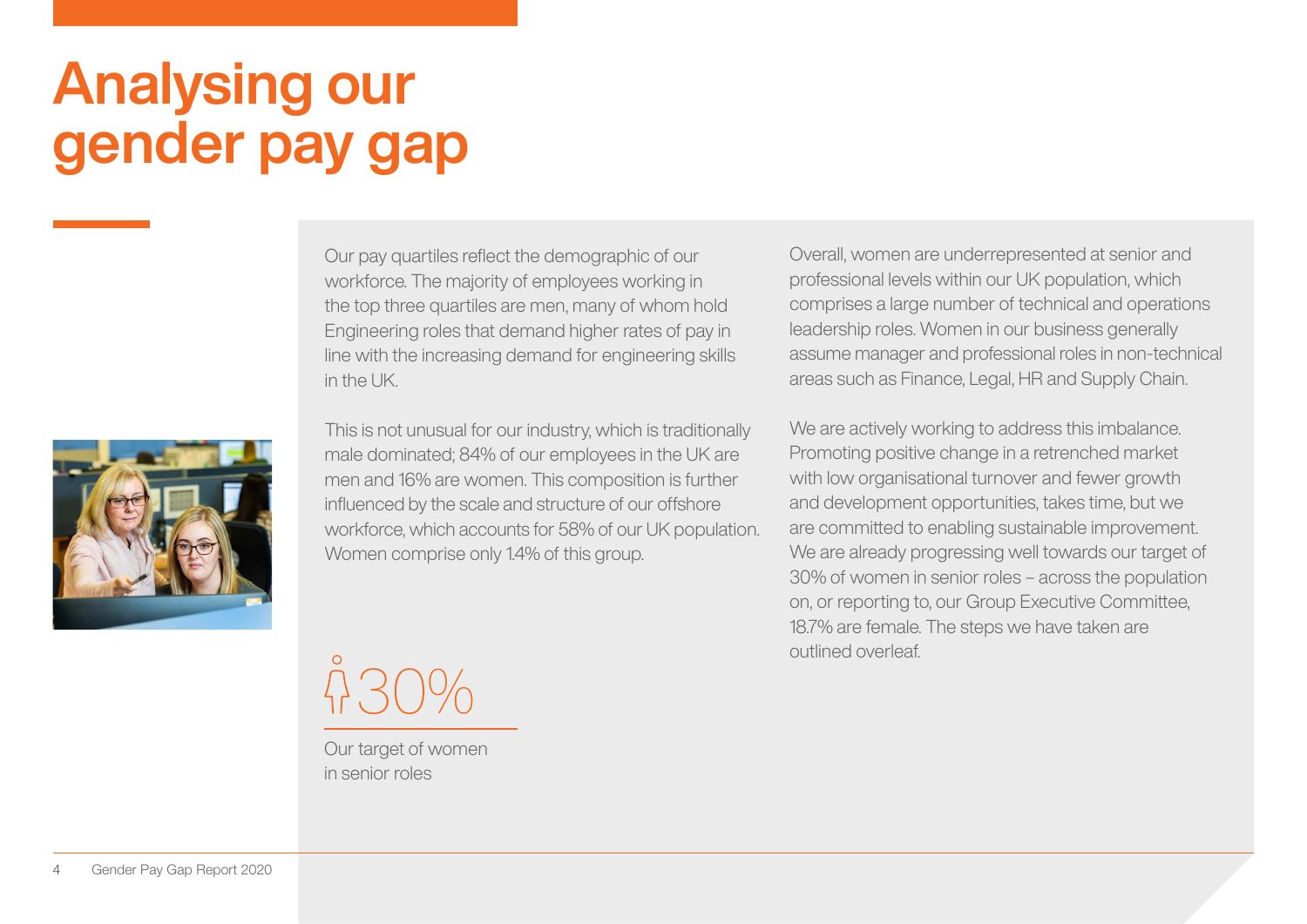### What are we already doing?

Our Group Executive Committee has sponsored a Groupwide organisational engagement plan. We are confident these actions will, in time, deliver positive incremental and sustainable improvements across our business globally, including within PFML.

\*As defined by the Hampton-Alexander Review, 30% of our Executive Committee and direct reports to our Executive Committee will be women.

 $\mathsf{r}$ <sup>o</sup> We are targeting 30% of women in senior roles  $\frac{1}{2}$ ,  $\frac{1}{2}$  for the whole Group by 2030\*. To help us reach this goal, we have set an interim target of 25% of women in senior roles by 2025. At the time of publishing this report, we have increased the number of senior women who are on, or report into, our Group Executive Committee by 18.7% since our last GPG report.

A mentoring programme for our high potential  $\mathcal{L}_{\infty}^{1,Q}$  women has been formed to support them with their career progression. As part of this, each of our seven Group Executive Committee members are mentoring high potential females.

**We have established a dedicated 'Developing Senior**  $\begin{bmatrix} 1 & 0 & 0 \\ 0 & 0 & 0 \\ 0 & 0 & 0 \end{bmatrix}$ Female Leaders' course and completed our first intake with 18 women from across the Petrofac Group. This course aims to develop our global internal pipeline, helping women in middle management roles navigate their career and potential within Petrofac. It gives our women the required knowledge, organisational nous, and communication skills to build their networks, and understand their purpose.

We have launched mandatory Diversity & Inclusion  $\overline{\mathbb{S}}$ training for all of our employees to complete by 30 April 2021. This training highlights the benefits of having a diverse and equal workforce.

We continue to educate our audiences as to د 144 我 the importance of Diversity & Inclusion. We have established a robust annual timetable of educational activities, awareness, and engagement events. In 2020 we implemented a dedicated programme of webinars, competitions and engaging materials for our Diversity & Inclusion week. Activities surrounding International Women in Engineering Day, International Women's Day, and other similar milestones, seek to maintain focus on this important topic across our audiences.

Our latest Graduate Recruitment Campaign resulted in 45% of graduates hired globally being ឃ⊃ women, of which 43% of those hired in PFML were women. We are committed to maintaining a strong focus on female graduate hiring in future global graduate recruitment campaigns.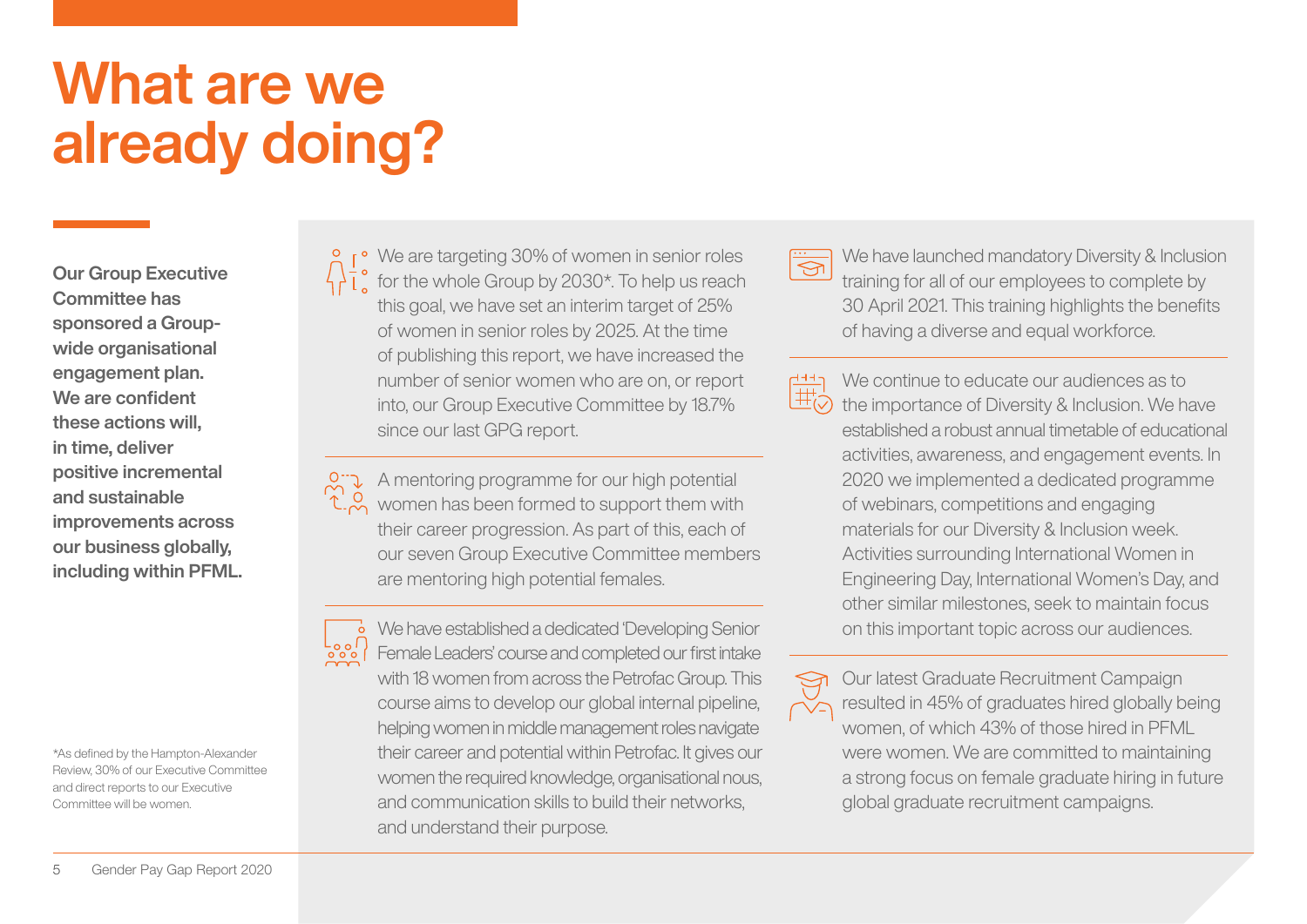# 2021 initiatives

Internally, we have launched initiatives to help attract and retain female talent:



To ensure that the way we attract and retain talent fosters a greater gender balance, all managers and recruiters will undertake mandatory unconscious bias training. We will continue to evaluate our recruitment strategy and remain dedicated to including at least one female on every external recruitment shortlist for our senior roles. All vacancies are advertised using gender neutral language and flexible working options are provided, such as part-time, job share etc. External recruitment agencies that we use are also instructed to align with our Diversity & Inclusion efforts.



Employee Resource Groups will be established across our global population. Specifically, the creation of a women and allies networking group will help foster discussions that support women to achieve their full potential and provide networking opportunities across the Group.

Having proven our ability as an organisation to support mass home working, we have established two Think Tanks to help harness lessons from the coronavirus pandemic. The groups, which combine some of our brightest minds, are supporting us to consider future flexible working models that will help Petrofac become more family friendly.

The demonstrable impact of these initiatives will be monitored through the output of our annual engagement survey, PetroVoices, enabling us to measure the effectiveness of our Diversity & Inclusion journey and evaluate our progress.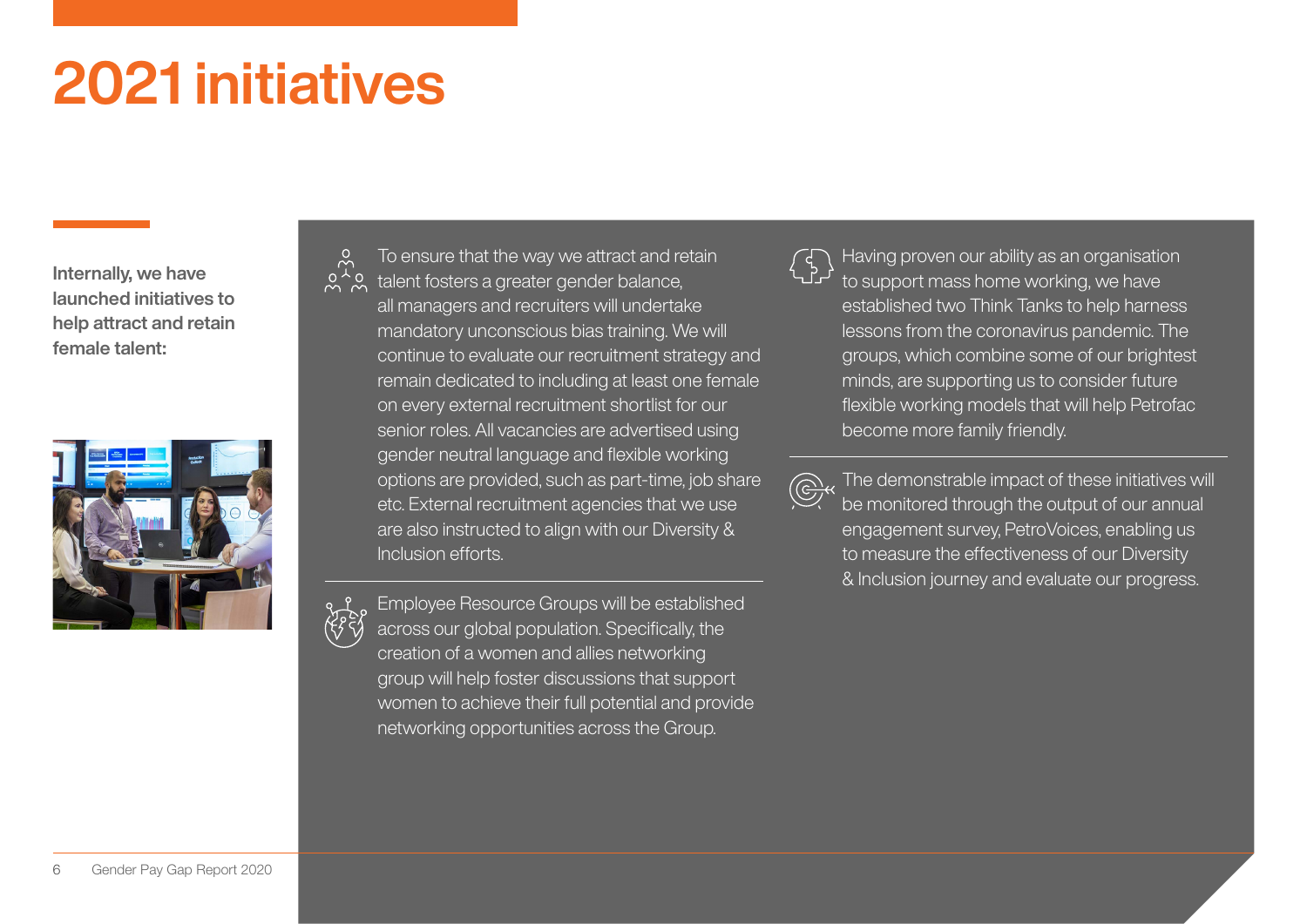# 2021 initiatives

Our external efforts focus on influencing greater balance at a grass roots and industry level:



We have signed up to the AXIS pledge which is committed to attracting, retaining, and developing a diverse workforce across all Oil and Gas companies in Aberdeen.

To help encourage more young women to consider STEM education, and an eventual career in engineering, we will invest in a programme of virtual educational and engagement events with local schools in our key UK locations. By raising awareness of the opportunities in the energy industry we believe we can influence a change at a grass roots level.